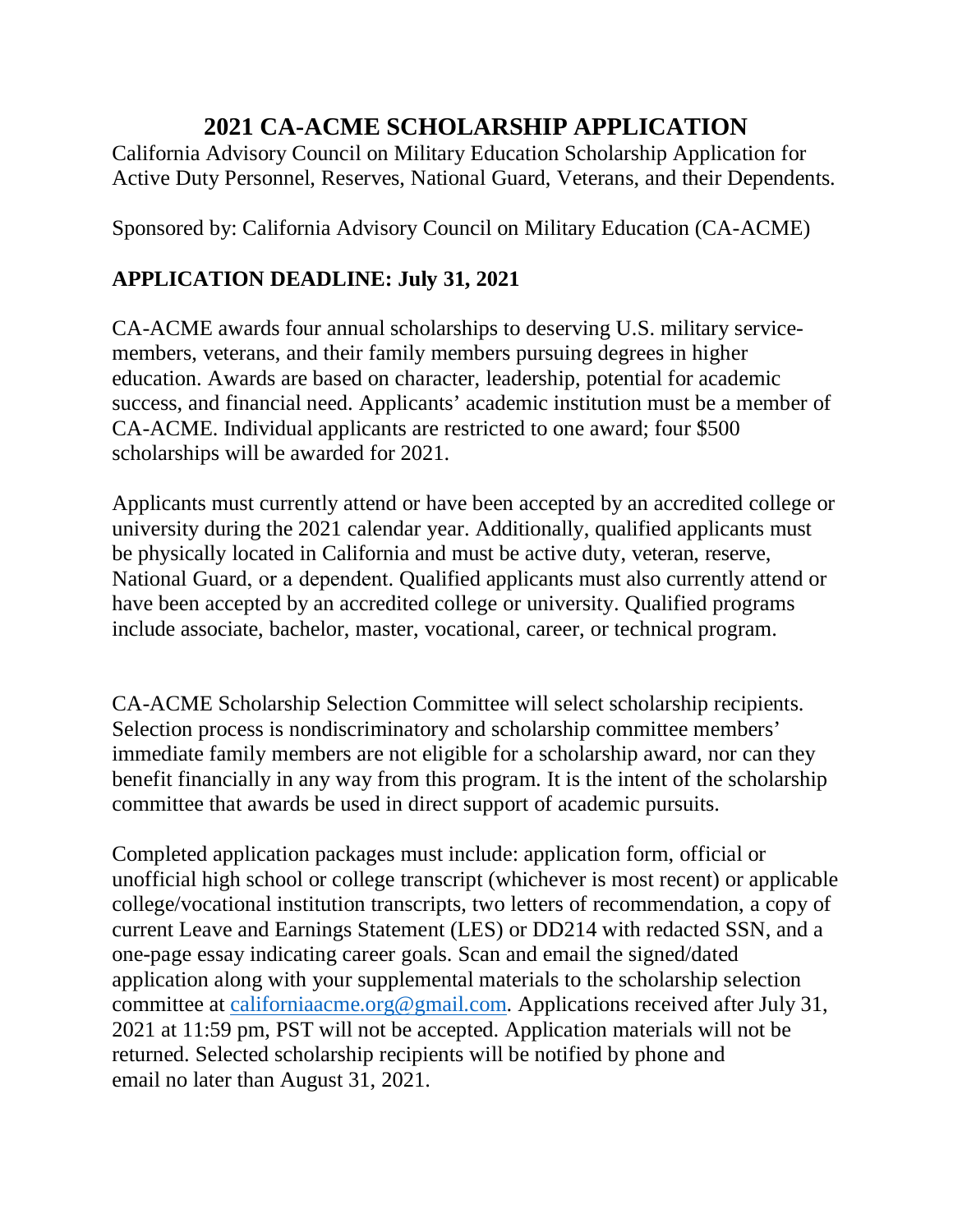# **2021 CA-ACME SCHOLARSHIP APPLICATION**

### *Applicant Information*

| I am applying as: (check all that apply)                       |  |  |
|----------------------------------------------------------------|--|--|
| Current service-member (active duty, reserves, National Guard) |  |  |
| Veteran                                                        |  |  |
|                                                                |  |  |
|                                                                |  |  |
|                                                                |  |  |
|                                                                |  |  |
| <b>Education Information</b>                                   |  |  |
|                                                                |  |  |
|                                                                |  |  |
|                                                                |  |  |
| <b>Enrollment Status:</b>                                      |  |  |
| ______Currently attending                                      |  |  |

\_\_\_\_\_Not currently attending but have been accepted